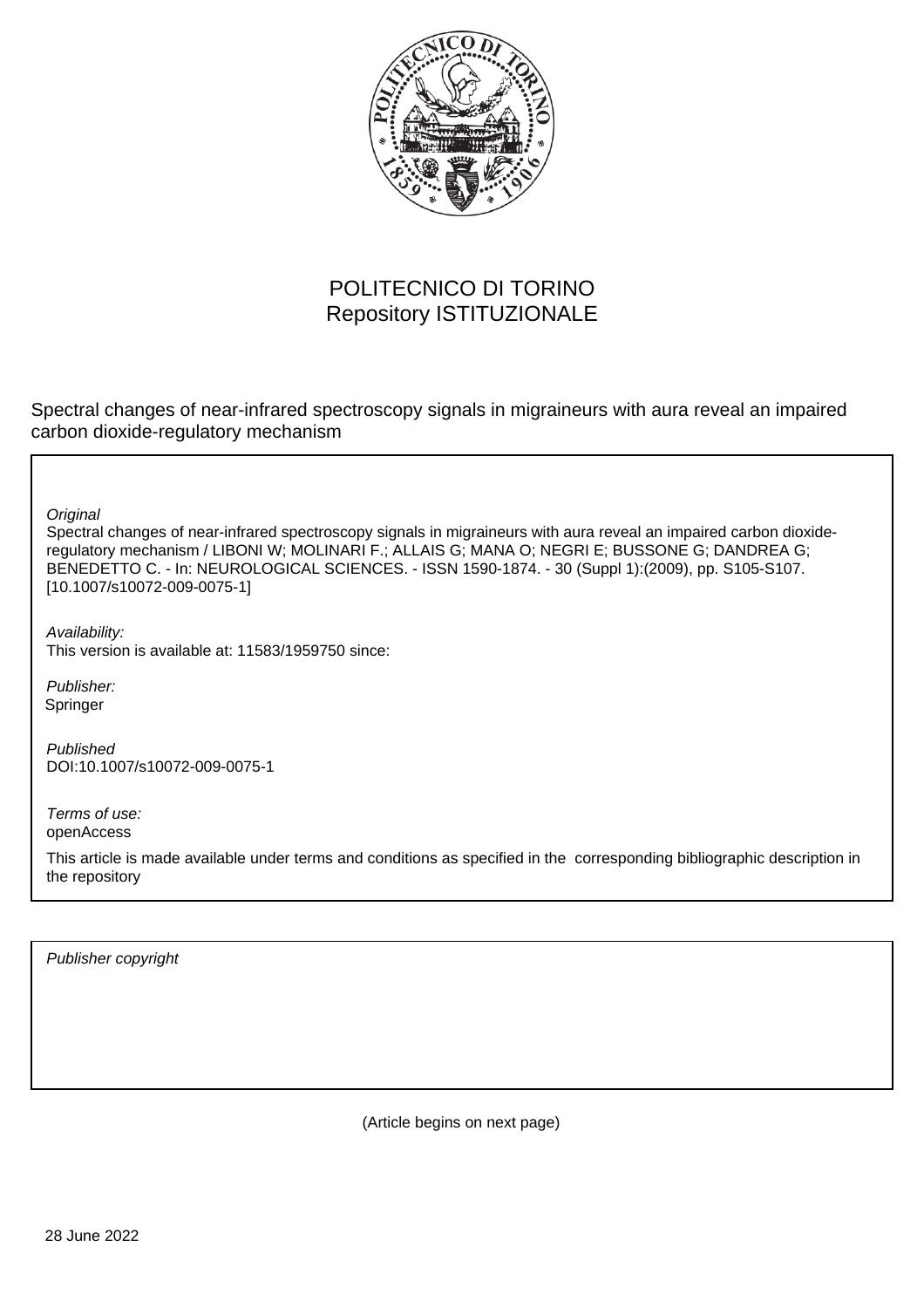# Spectral changes of near-infrared spectroscopy signals in migraineurs with aura reveal an impaired carbon dioxide-regulatory mechanism

William Liboni · Filippo Molinari · Gianni Allais · Ornella Mana · Emanuela Negri · Gennaro Bussone · Giovanni D'Andrea · Chiara Benedetto

Abstract Subjects suffering from migraine with aura (MwA) present an altered cerebral autoregulation during migraine attacks. It is still unclear whether MwA sufferers present a normal autoregulation during attack-free periods. In this study, we characterized cerebral autoregulation in the frequency domain by analyzing the spontaneous oscillations superimposed on the cerebral hemodynamic signals, as detected by near-infrared spectroscopy (NIRS). Ten healthy women (age:  $38.4 \pm 9.5$  years) and ten women suffering from MwA (age:  $35.2 \pm 10.5$  years) underwent NIRS recording in resting conditions and during breath-holding (BH). Being the NIRS signals during BH nonstationary, we used the Choi–Williams time–frequency distribution to perform spectral analysis. We considered 256 s of signals and quantified the variation in the power of the very-low frequencies (VLF: 20–40 mHz) and of the low frequencies (LF: 40–140 mHz) as response to BH. Results showed that BH increases the power in the LF band both in healthy and MwA subjects. Considering the signal

W. Liboni · O. Mana · E. Negri Department of Neuroscience, Gradenigo Hospital, Turin, Italy

F. Molinari  $(\boxtimes)$ Biolab, Department of Electronics, Politecnico di Torino, Corso Duca degli Abruzzi, 24, 10129 Torino, Italy e-mail: filippo.molinari@polito.it

G. Allais · C. Benedetto Women's Headache Center, Department of Gynecology and Obstetrics, University of Torino, Turin, Italy

G. Bussone C. Besta Neurologic Institute, Milan, Italy

G. D'Andrea Headache Center, Neurology Clinic ''Villa Margherita'', Arcugnano, Vicenza, Italy

of the deoxygenated hemoglobin, the average power increase in the LF band was equal to  $20\% \pm 15.4\%$  for the healthy group and significantly lower,  $4.8\% \pm 8.3\%$ , in the MwA group (Student's t test,  $P \lt 0.02$ ). No significant difference was observed in the VLF band or in the oxygenated hemoglobin signal power variations of the LF and VLF bands. The resulting data reveal a possible impairment in the carbon dioxide-regulatory mechanism in MwA subjects.

Keywords Near-infrared spectroscopy · Migraine with aura · Cerebral autoregulation · Time–frequency distributions

#### Introduction

Over the last few years, there has been a growing interest in the investigation of cerebral autoregulation of migraine sufferers. Moreover, particular interest has been devoted to the cerebral hemodynamic assessment of patients suffering from migraine with aura (MwA). Even if cerebral autoregulation impairment has been observed during MwA attacks, it is still unclear whether MwA sufferers present a normal autoregulation during attack-free periods [1].

Cerebral hemodynamics can be effectively characterized in the frequency domain [2]. Spontaneous oscillations superimposed on the cerebral hemodynamic signals can be detected by near-infrared spectroscopy (NIRS). These oscillations can be subdivided into two frequency bands: very low frequencies (VLF), also known as B-waves, ranging from 20 to 40 mHz and low frequencies (LF), also called M-waves, ranging from approximately 40 to 140 mHz. At the brain level, VLF are thought to be generated by brain stem nuclei, which modulate the lumen of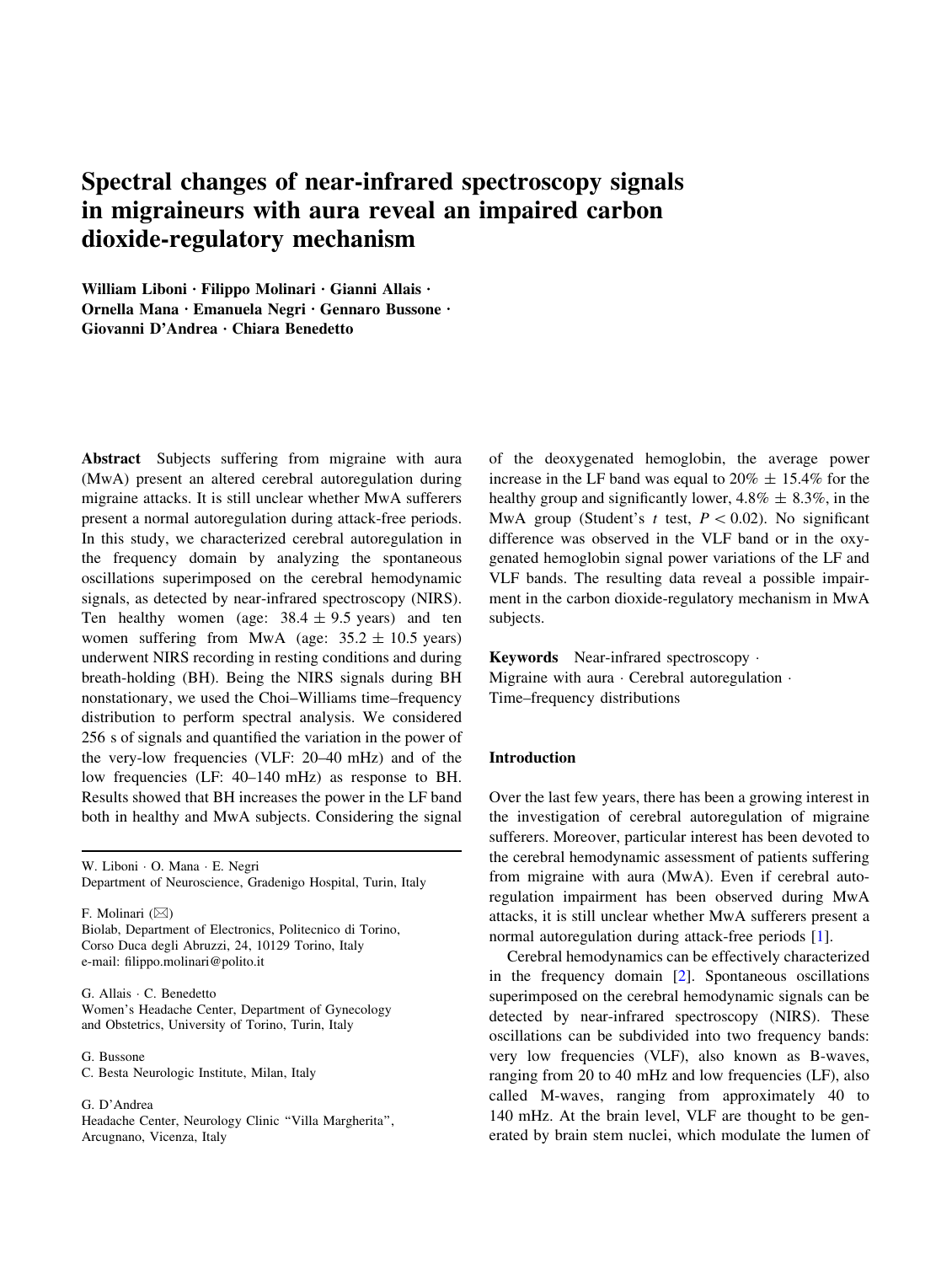the small intracerebral vessels; LF reflects the M-wave systemic oscillations of the arterial blood pressure and are modulated by the sympathetic system activity [3].

Functional stimuli modulate the amplitude of VLF and LF oscillations [2]. This study was aimed at the evaluation of the power changes of the VLF and LF oscillations, as assessed by NIRS, in a group of MwA sufferers, compared to a group of healthy subjects. Breath-holding (BH), which has already proven efficacious for cerebral autoregulation assessment, was used as an active stimulation [4].

### Subjects and methods

#### Subjects

After having obtained written informed consent, ten healthy women (age:  $38.4 \pm 9.5$  years) and ten women suffering from MwA (age:  $35.2 \pm 10.5$  years) were enrolled into the study. MwA was diagnosed according to the International Classification of Headache Disorders, second edition (ICHD-II) [5]. The presence of vascular, neurological, psychological, cardiac pathologies and/or cardiac defects were excluded for all subjects on the basis of clinical and instrumental examinations. Breath-holding was performed in a quiet room with dimmed lighting and the subjects lying in a supine, comfortable position, with their eyes closed. Before and after BH, they rested for about 5 min.

An NIRO300 (Hammamatsu Photonics, Australia) was used to record the NIRS signals. The light source was positioned on the forehead, about 2 cm alongside the midline and 3 cm above the supraorbital ridge. The distance between the source and the receiver was equal to 5 cm, and the differential path length factor was set to 5.97. The sampling frequency of the signals was equal to 2 Hz.

## Signal processing

Since during BH the concentrations of the oxygenated  $(O<sub>2</sub>Hb)$  and reduced hemoglobin (HHb) change very rapidly, the NIRS signals are to be considered as nonstationary. This implies that the time–frequency distributions should be used instead of the traditional Fourier-based spectral analysis. We used the Choi–Williams distribution, which is a bilinear transformation belonging to the Cohen's class [6]. Essentially, a series of instantaneous spectra of the signal under analysis may be obtained using this technique. These instantaneous spectra are then aligned up side-by-side, one for each time instant. Hence, the spectral content of a signal is represented in a bidimensional plane, as a function of time (on the horizontal axis) and frequency (on the vertical axis). In this way, the nonstationary nature of the NIRS signals during BH may be managed, making it possible to carry out a precise observation of the spectral component of the NIRS signals, at each single specific time instant. A time–frequency representation of an HHb NIRS signal is reported in Fig. 1.

The  $O<sub>2</sub>Hb$  and HHb signals were analyzed in the time– frequency plane and the percentage of signal power in the VLF and LF bands (referred to the total power of the signal) calculated before and after BH. We considered



Fig. 1 Representation by level curves of the time–frequency transform of the HHb signal of a healthy subject (left panel) and an MwA patient (right panel). The horizontal axis reports time and the vertical axis, frequency. The black vertical lines represent the onset and offset

of the BH. The BH caused the power in the LF band (0.04–0.14 Hz) to increase strongly in the healthy subject  $(+33%)$ , with only a weak increase in the MwA subjects  $(+6%)$